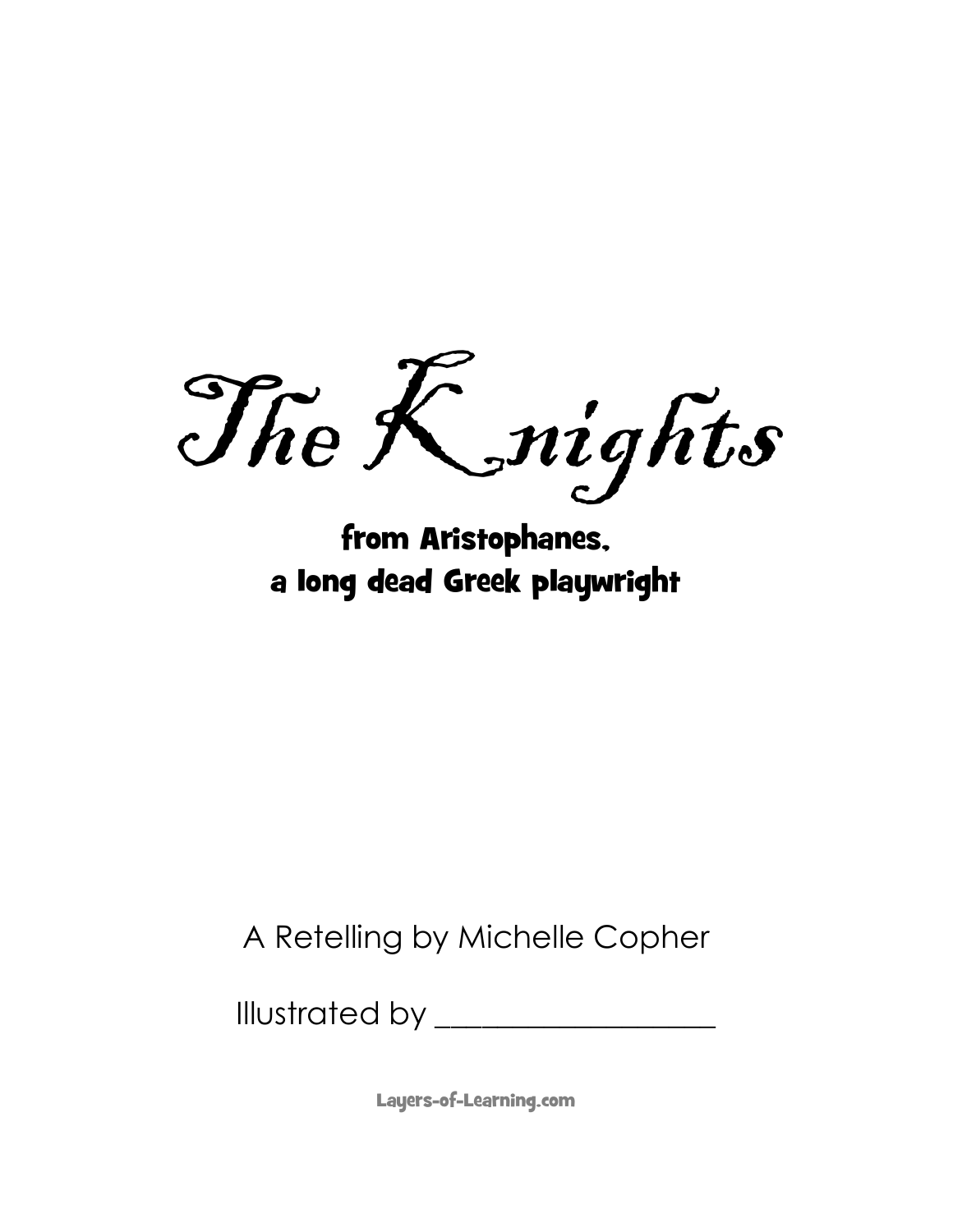## About the Story

Long ago the Greeks held yearly festivals in each of their cities where plays would be entered and would win prizes . . . kind of like the Sundance film festival, only live action and with a chorus. The city of Athens held one of the best and anyone who was anyone wanted to enter their play in the Athens festival. Aristophanes was only about twenty years old when he entered The Knights. It won first place. But it wasn't the first time he'd won. An earlier play of his called Acharnians had won first place two years earlier when Aristophanes was still a teenager. That first play criticized the elected leader of the city who was named Creon. Creon, who was sitting in the audience during the play, was offended and sued Aristophanes for slander. The Athenians weren't necessarily enamored with free speech, but they were enamored with plays. Aristophanes got off scot-free.

This play, the Knights, steps it up and though it is still comedic and incredibly funny, is also seriously going after Creon in an effort to bring him down. Creon was so powerful and so much in the people's favor that the mask makers refused to make a mask of Creon for the play and the actors refused to play the part. Rumor has it that Aristophanes himself played the part of Creon in the play and dyed his face rather than wear a mask.

To set the stage, you should know that Creon had recently won an important battle in the ongoing Peloponnesian war, a battle that had been conceived, organized, and commenced by another general. Creon had come in just in time to take all the credit and use it for his political gain.

The characters in the play include an old, rich, cantankerous, selfish and superstitious merchant, named Demos. Demos is a word that means People in Greek and Aristophanes used this name to represent those citizens who had the right to vote – the old, rich, selfindulgent men of Athens. Two servants named Niceas and Demosthenes, actual names of naval Admirals of Aristothenes' day, are represented as brow beaten and used by the selfish overseer of Demos' property. The overseer is called Paphlagon and he represents Creon. The last character is called Sausageman and he is an everyday man of the working class of Athens – uneducated, poor, not with any political power at all; he is literally a maker and seller of sausages. The final element of the play is the chorus. The chorus in Greek plays can be a narrator or an actual actor in the play. It is always a group that represents someone or something. The Knights are the chorus and they represent the aristocracy of Athens, the old ruling class, who Aristophanes seems to think have more sense than the voting citizens.

The best part about the play though isn't what we learn about the Athenians, but what we learn about ourselves and human nature. That is why throughout the story in place of people of Aristophanes' time, I have left blanks for you to fill in with the names of current government and military officials. It makes no difference what the year is or who the current president is, you will be surprised at how very like Athenian politics, American politics are. It's a little creepy actually. And it will help you to understand how very audacious Aristothenes was to present this play with the powerful victim of his jibes sitting right in the audience.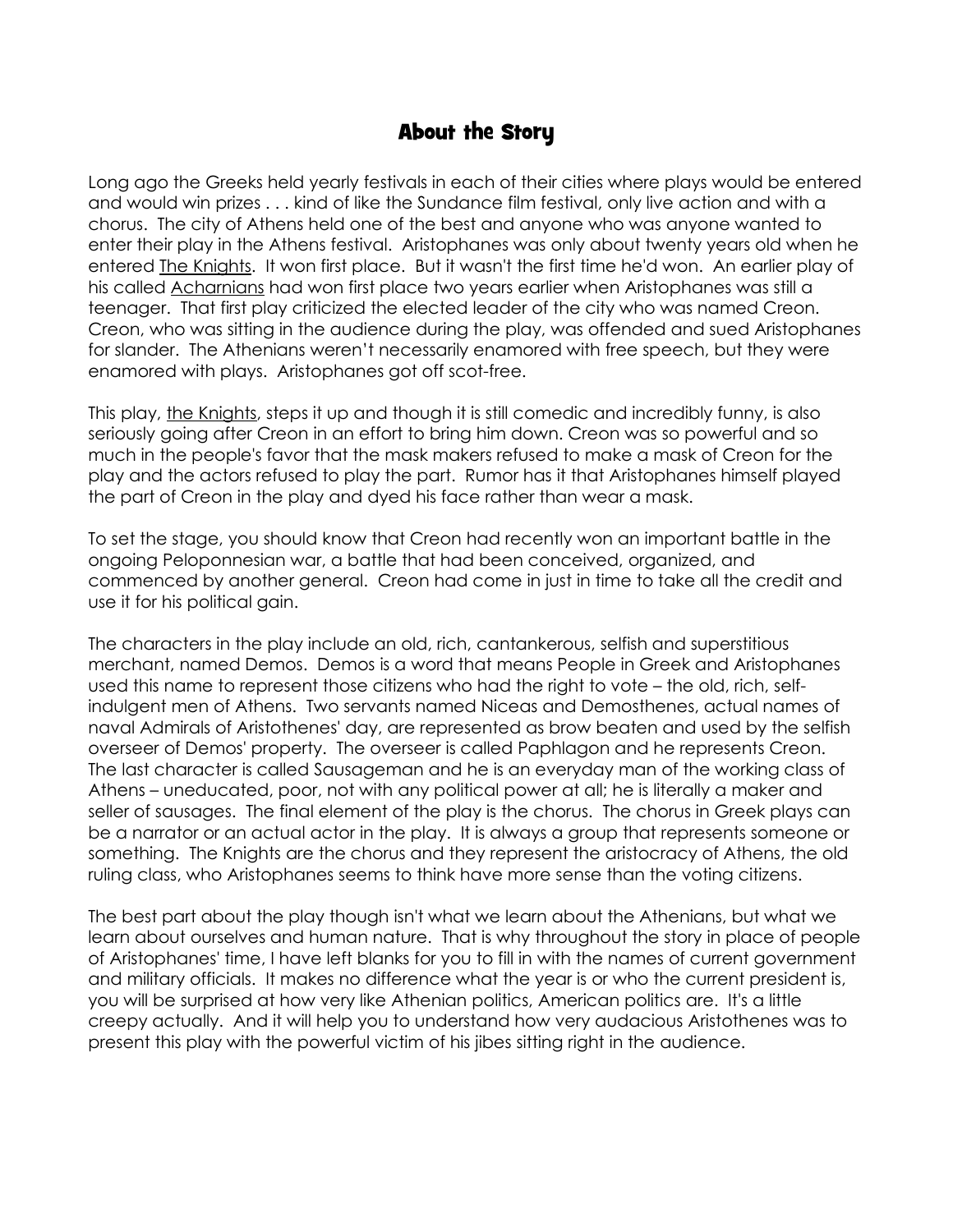(Chief of Staff of the Navy) was sore all over. He had just been given another beating by the horrible tyrant of an overseer, \_\_\_\_\_\_(President)\_\_\_\_\_\_\_\_. He called out to his friend, *\_\_\_\_\_\_\_(Chief of Staff of the Army)* \_\_\_\_\_\_, to complain of their treatment. The two of them blew and blathered and groaned and grouched. Finally they decided to do something about it. But what was to be done? They dithered and dawdled and finally (Chief of Staff of the Army) had an idea.

"Say *daddle*," he told **Subset Chief of Staff of the Navy)** 

"Daddle", said (Chief of Staff of the Navy) and because he thought it would do any good, but because he wanted to see where **with an end of Staff of the** Army) was going with this.

"Now say, *let's ske"*, said  $\qquad$  (Chief of Staff of the Army) "Let's ske"

"Good, now say them in succession . . . daddle let's ske . . . daddle let's ske . . . now faster . . . daddle let's ske daddle let's ske daddle . . . let's skedaddle!"

(Chief of Staff of the Navy) **thought this a very intriguing, but very** dangerous idea. They could run away, but surely they would be caught, dragged back, and far worse than a mere beating would follow. No. Running was not the answer. But what was? Ah, ha! They would consult the oracle, the predictions for the future that (President) let **kept in his rooms.** 

The big boss was Joe People, a fat pompous, lazy, self-indulgent, superstitious man. He was shrewd, cunning and selfish. Besides all that he was fickle, high tempered, a little deaf, and easily flattered. That was how they ended up with a tyrant for an overseer in the first place. People had appointed <u>entity resident</u> entired and ranted and raved and raved and raved and research and ra licked People's boots, in a manner of speaking. <u>[President]</u> knew just exactly how to flatter People enough to control him. \_\_\_\_\_\_(President)\_\_\_\_\_\_ was also a consummate liar. He read facts and figures and predictions to flatter People and lull him into a feeling of complacency and satisfaction. Then, of course, he would go about among the other servants and demand they pay him or do favors for him in exchange for "protection" from People. He wasn't fooling them though; the servants all knew it was really protection from *[President]* they were buying.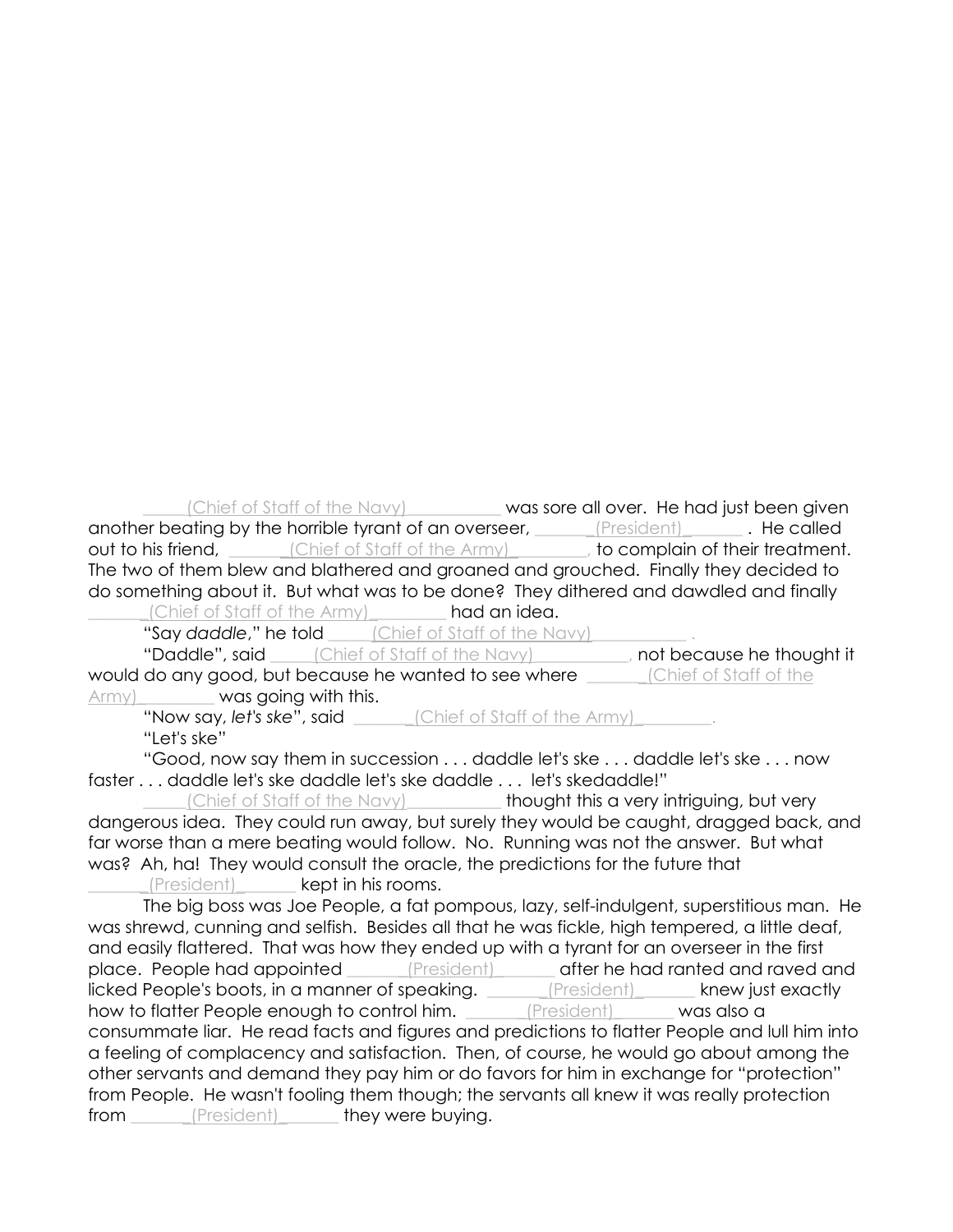The two servants stole into **Example 20** (President's) rooms and carried off the oracles while (President) was passed out in a drunken stupor. (Chief of Staff of the Navy) **read the oracle. Lo and behold! It foretold how** 

(President) would lose his position. The first Big Boss was a rope peddler, the second was a sheep peddler who was ousted by a hide peddler (that was our dear friend (President) (President) (*I*, but he was followed by another – a sausage peddler. Aha! All they must do was find this sausage peddler and help oust <u>entity resident</u> ence and for all!

Well what do you know, a sausage peddler came pushing his sausage cart through the streets headed to the market! The two, and Chief of Staff of the Navy) and (Chief of Staff of the Army) **accosted the sausageman and pointed out the** beautiful city with its harbor and tall buildings, its beautiful temple and wealthy market. They told the sausageman his fate – that he was to be the ruler of all of this. Of course, the sausageman thought they were off their rockers and tried to continue on his way. But they persisted. The sausageman protested that he was not a gentleman, but low born, a mere guttersnipe.

"Heaven be praised, a most propitious start for politics!," exclaimed \_\_\_\_\_\_(Chief of Staff of the Navy)

Sausageman further protested that he had almost no education at all – only a little.

"Well your only handicap is that 'little'. No educated man can be Boss, these days, nor even a man of character, only an ignoramus and a rogue! Don't reject the blessings of the gods!" exclaimed \_\_\_\_\_\_(Chief of Staff of the Navy)

Sausageman was not convinced yet though. He wondered who would back him up in his claim he wondered how he would run a country when he had no idea how to do so.

Of course <u>Chief of Staff of the Navy</u> had an answer for this too, "Just do what you are doing now, Sausageman. Make a hash of things in general, sweetening up the mess to the public taste, with a clash of oratorical applesauce. As for support, the Knights, truly good men, will back you to the end."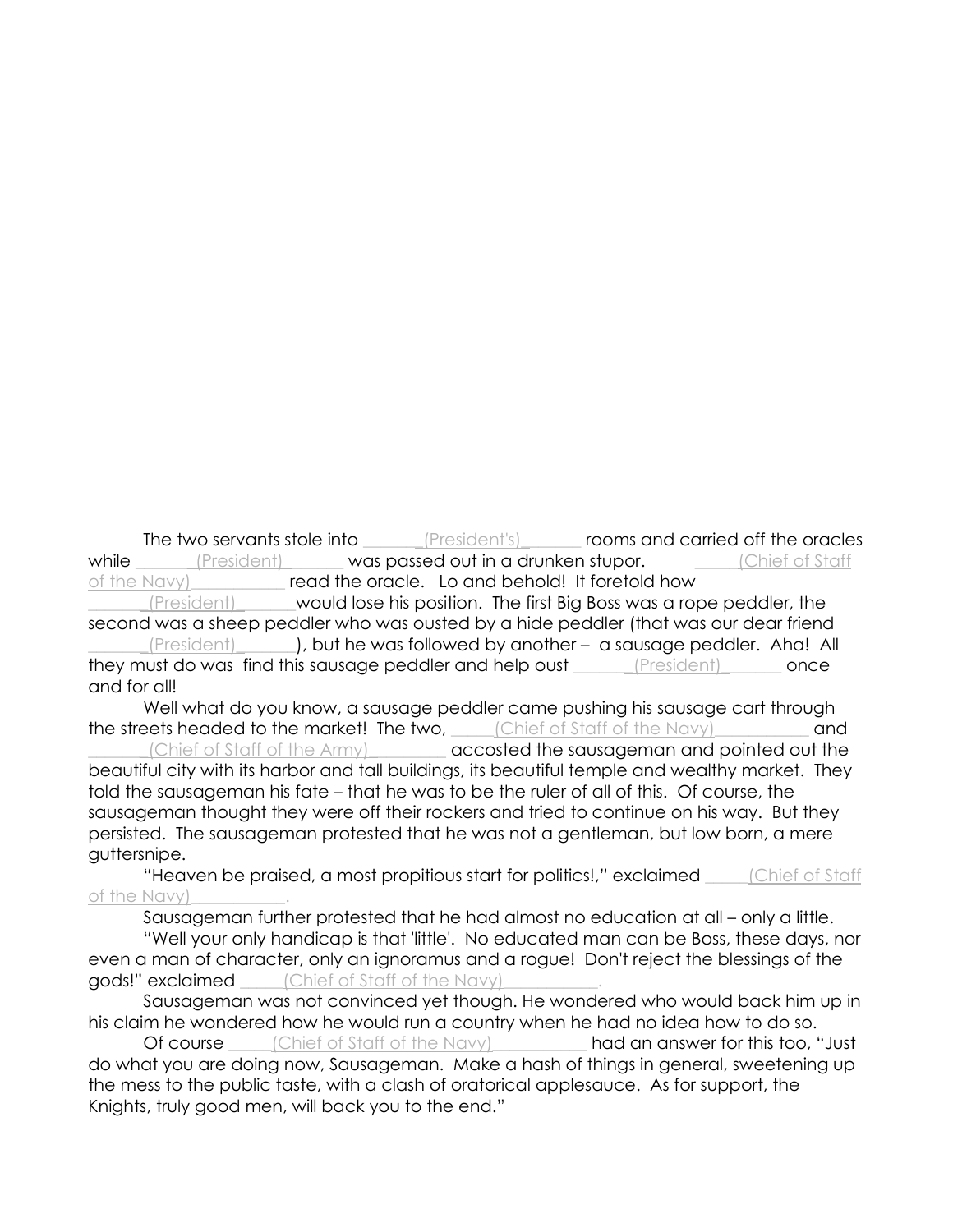Just then *\_\_\_\_\_\_\_(President)* came walking up. Immediately, shrewd as he was, he saw what had been going on. He accused (Chief of Staff of the Navy) and and all chief of Staff of the Army) and of plotting against him. Sausageman immediately took to his heels with a chief of Staff of the Navy) calling after him to slow his flight. Finally, Sausageman was persuaded not by [Chief of Staff of the Navy)\_\_\_\_\_\_\_\_\_\_\_\_, but by the odd troop of singing men, the knights, who came out chanting rhyming ditties about the evils of <u>equal entity president</u> [1] [1] I'd repeat the rhymes, but they were much too horrible to hear.

Sausageman was emboldened by the knights' support and their saucy answers and he even gave a few saucy retorts to \_\_\_\_\_\_(President)\_\_\_\_\_\_ himself. It went back and forth between \_\_\_\_\_\_(President)\_\_\_\_\_\_and Sausageman. Each calling the other a liar, a thief, an embezzler, a friend of the enemy; on and on flew the insults.

Eventually Sausageman spat out, "Nothing but a tradesman spending all his lifetime in a shop, but we held him quite a hero when he reaped another's crop. And the many sheaves he garnered, though they weren't his own at all, He has kept in stock for drying, hoping thus to make a haul." He had flat out accused [President] of stealing the credit for the hard work of others!

Sausageman was of course referring to the recent war and the recently won battle which \_\_\_\_\_\_\_(President) \_\_\_\_\_\_had taken credit for, though the plans were laid and made on another's watch. \_\_\_\_\_\_\_(President) \_\_\_\_\_\_ had ridden that win right into his current place of power, it having impressed People very much.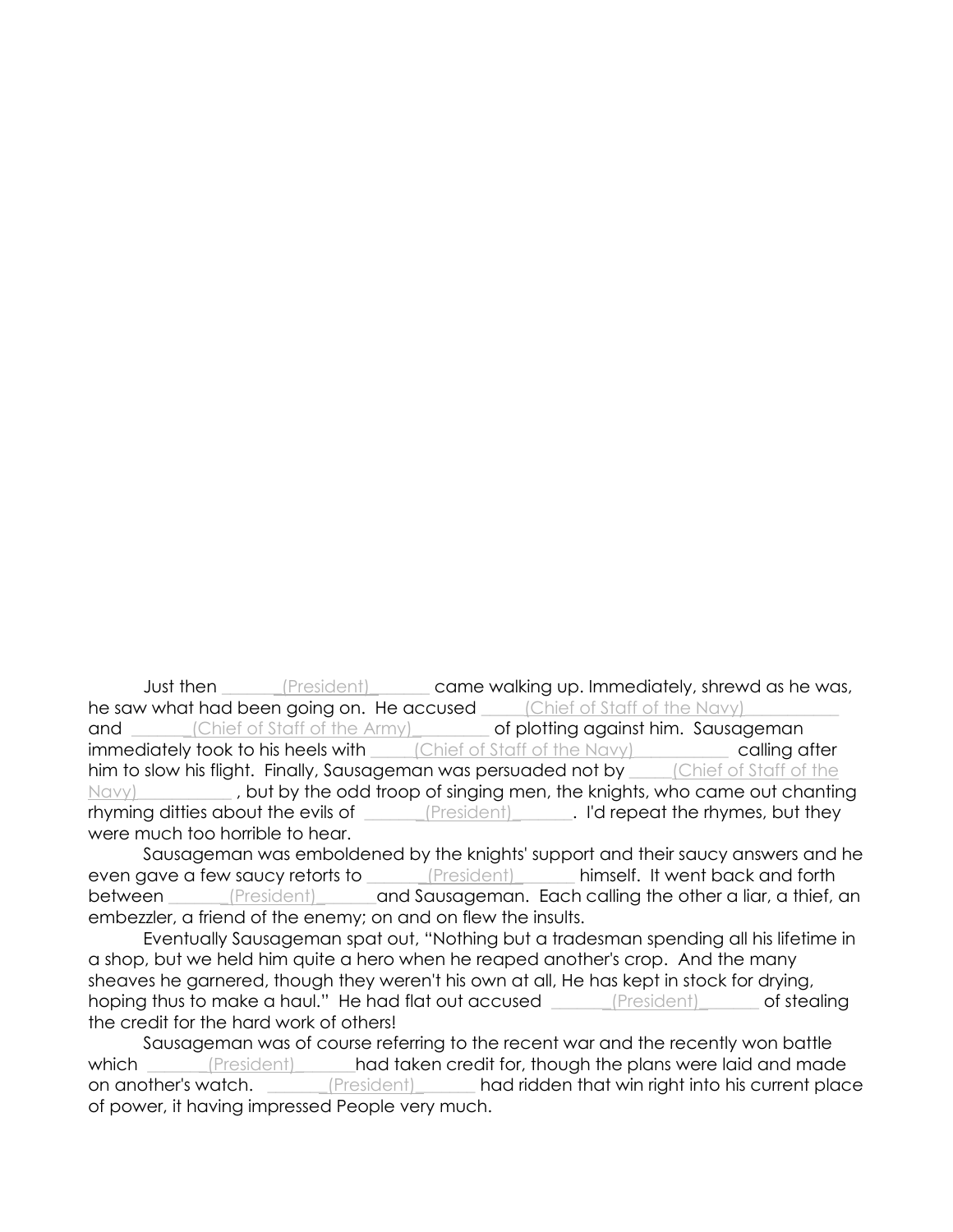By now (President) Langled had enough and he challenged Sausageman to a public debate in front of the senate to decide who was the worthier. Sausageman, with much bravado, agreed to the debate, but in his heart he was secretly afraid. Did he have enough swagger? Could he convince? Could he lie well enough? He did not know.

Taking heart, he entered the senate chambers and began with a loud voice to announce, "I bring you happy tidings, Senators. For never have I seen since the war broke out, anchovies cheaper than they are today!"

At that the senators let out a loud cheer, for anchovies were, above all, their favorite luxury. Immediately the sausageman advised them to hurry now to the market to buy up every jar. The senators applauded and then rushed off to buy as many anchovies as they could get a hold of. Meanwhile, Sausageman ran to buy up all the seasonings to be put upon the anchovies. The senators, when they could find no seasonings, were grateful beyond measure to dear Sauasageman who gave them seasonings for free. The senate voted unanimously to accept Sausageman as the new Boss.

But \_\_\_\_\_\_(President)\_\_\_\_\_\_\_ had not given up. "People is as putty in my hands, to push and pull, open and shut at will,' he told Sausageman.

"Jolly well own People don't you now?" retorted Sausageman.

"Because I know the pap to feed him on," said \_\_\_\_\_\_\_(President)

"And cheat them on," retorted Sausageman, "exactly like a nurse who chews the baby's food up nice and fine and bolts a good three-fourths of it herself!"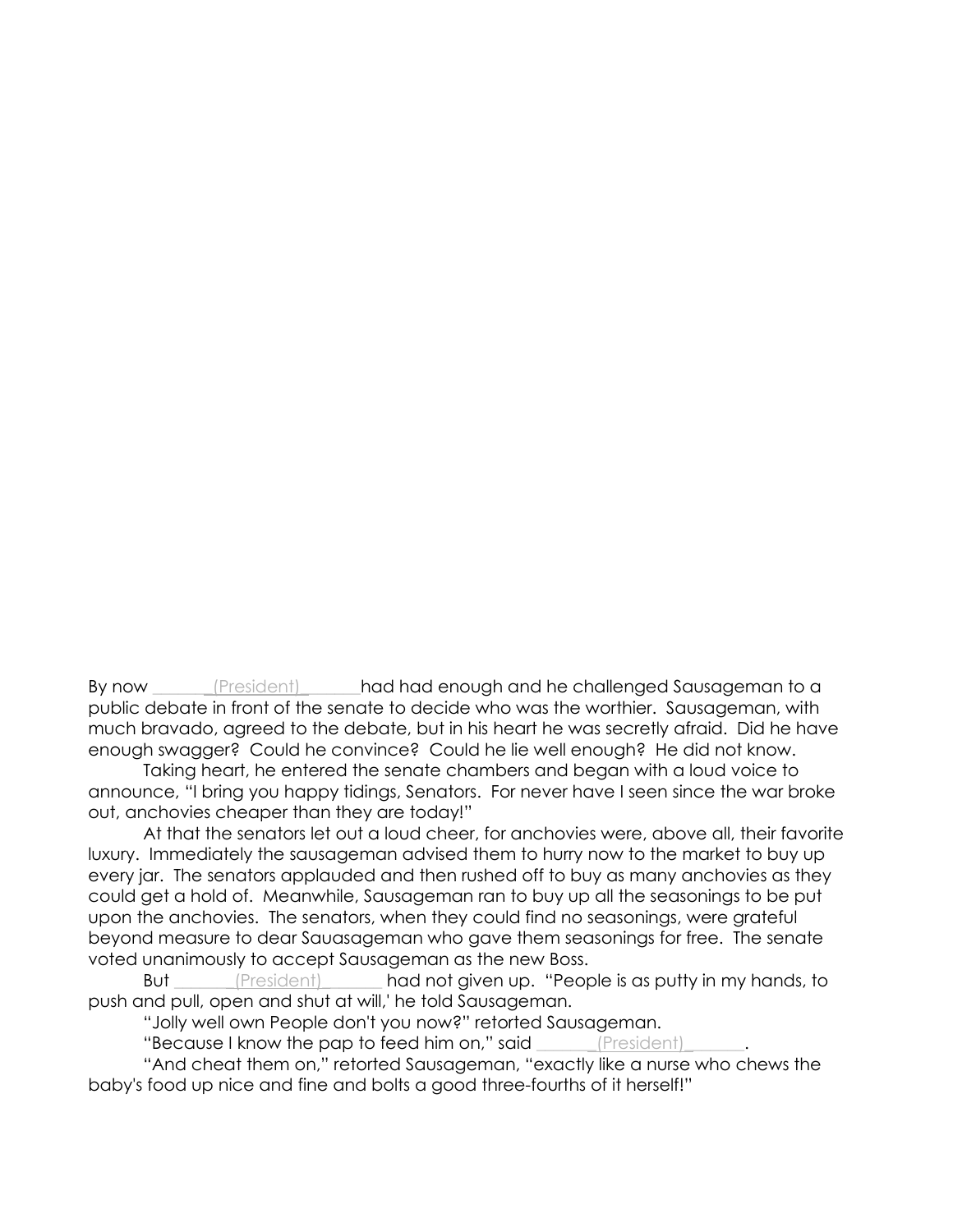Just then Joe People himself walked up to see the argument.

(President) Longon to whine about his poor treatment while Sausageman discredited and exposed (President) The 's lies and theft. People decided to test their stories before the courts to find out, if he could, who was lying and who truly had his interests at heart. On the way to the trial Sausageman and (President) went at each other again.

"I've been his savior, his champion!" said entitledent)

"Bah! His champion! You've kept him confined, unbearably jammed here in this city, to improve your chances to bleed him. When a chance for a truce came along, you scorned it and peace you rejected."

"It's for his own good, if he sticks out the war, he'll be greater than ever he's been," \_\_\_\_\_\_\_(President)\_\_\_\_\_\_\_ said, "I tend People with tender care and make things easy and pleasant, somehow, fair or foul, I'm obliged to provide him with his fee as a present."

Sausageman said, "If People ever gets back home to his farm he'll learn that you cheated him out of his rights with your pittance of government money. You know it is true. That is why you deceive him with oracles and predictions, to hide what you do."

"Absurd! It's a lie!"

"What's more, you sought to divide the people by walling them off into classes, all while eating the bread from their sweat at your big bountiful banquets."

People was finally convinced of the sin and folly of his former favorite and ordered \_\_\_\_\_\_\_(President)\_\_\_\_\_\_\_ to silence. \_\_\_\_\_\_\_(President)\_\_\_\_\_\_\_was not so desperate that he had given up yet. He continued to protest his innocence and reminded People again and again of all the good he had done him, but Sausageman cleverly turned all his words against him.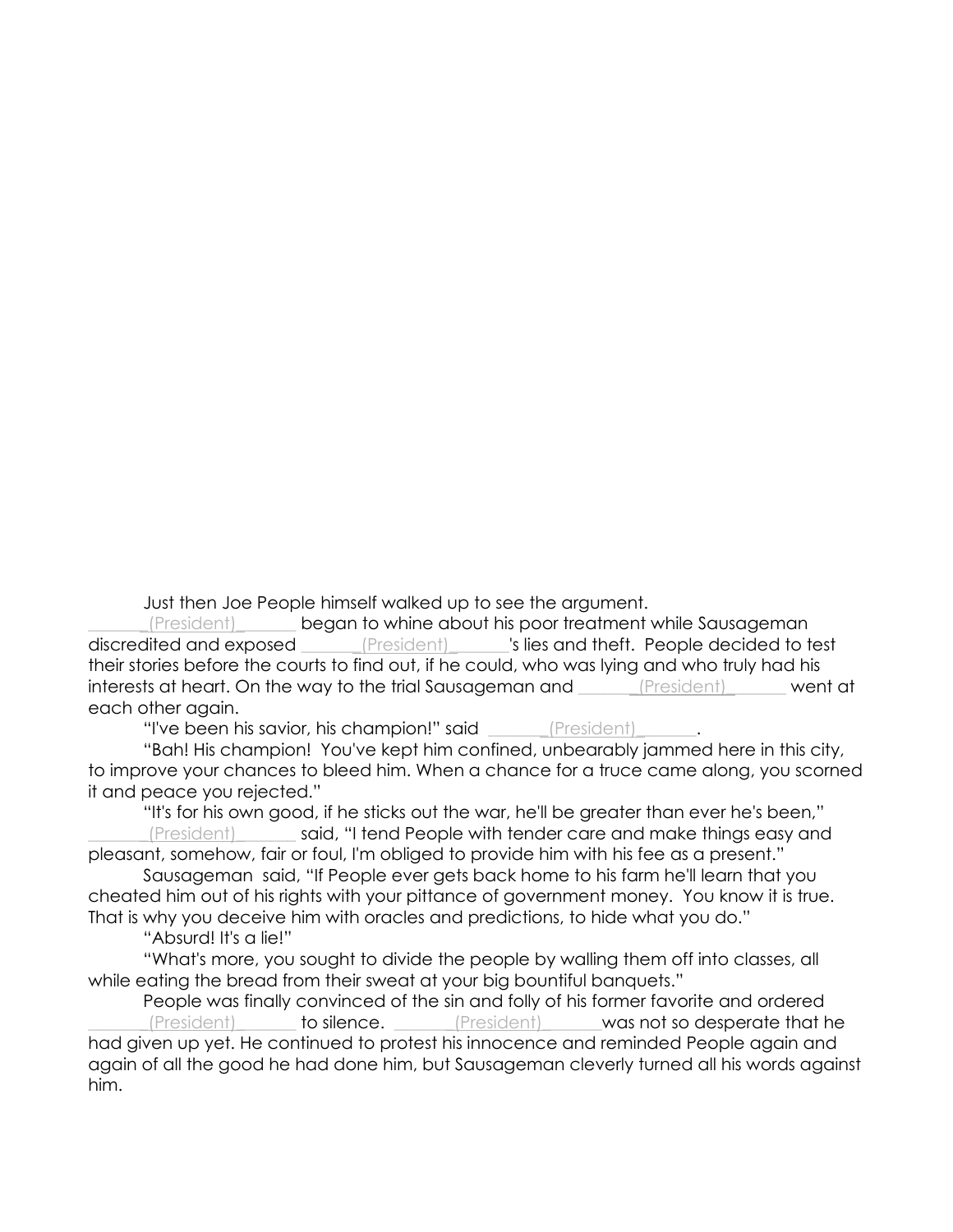(President) growled below his breath, "I'll squeeze the villain till he cracks beneath a heavy income tax. To pay him out for all his airs, I'll bracket him with millionaires." Sausageman declined to respond, taking the high road. People exclaimed his approval and declared Sausageman one of them, a common man for the common men! People fired \_\_\_\_\_\_\_(President)\_\_\_\_\_\_\_right then and there.

The oddly out of place singing knights appeared once again to croon their approbation and joy at this announcement. You would think that would be that and our tale would be over, but not so.

\_\_\_\_\_\_\_(President)\_\_\_\_\_\_\_ began again to appeal to the oracles and read prophecy after prophecy, all interpreted for his benefit. But Sausageman countered with his own prophecies. Finally Joe People admitted, "I shall give the reins of government to the one who gives me the best spread on my table."

The knights accused People of being fickle and ignorant. He countered with, "You think I'm not all there? It's only that I want to live my life with ease. I love to be bottle fed and cry for my daily bread. You'll find me smart enough to call their bluff who think they are up to snuff, and I am the greenhorn. Whenever they rob me, I am watching them on the sly. They fancy they can fool Brer Fox, till probed by the ballot box, they're forced to give way to my demands and give up their own show."